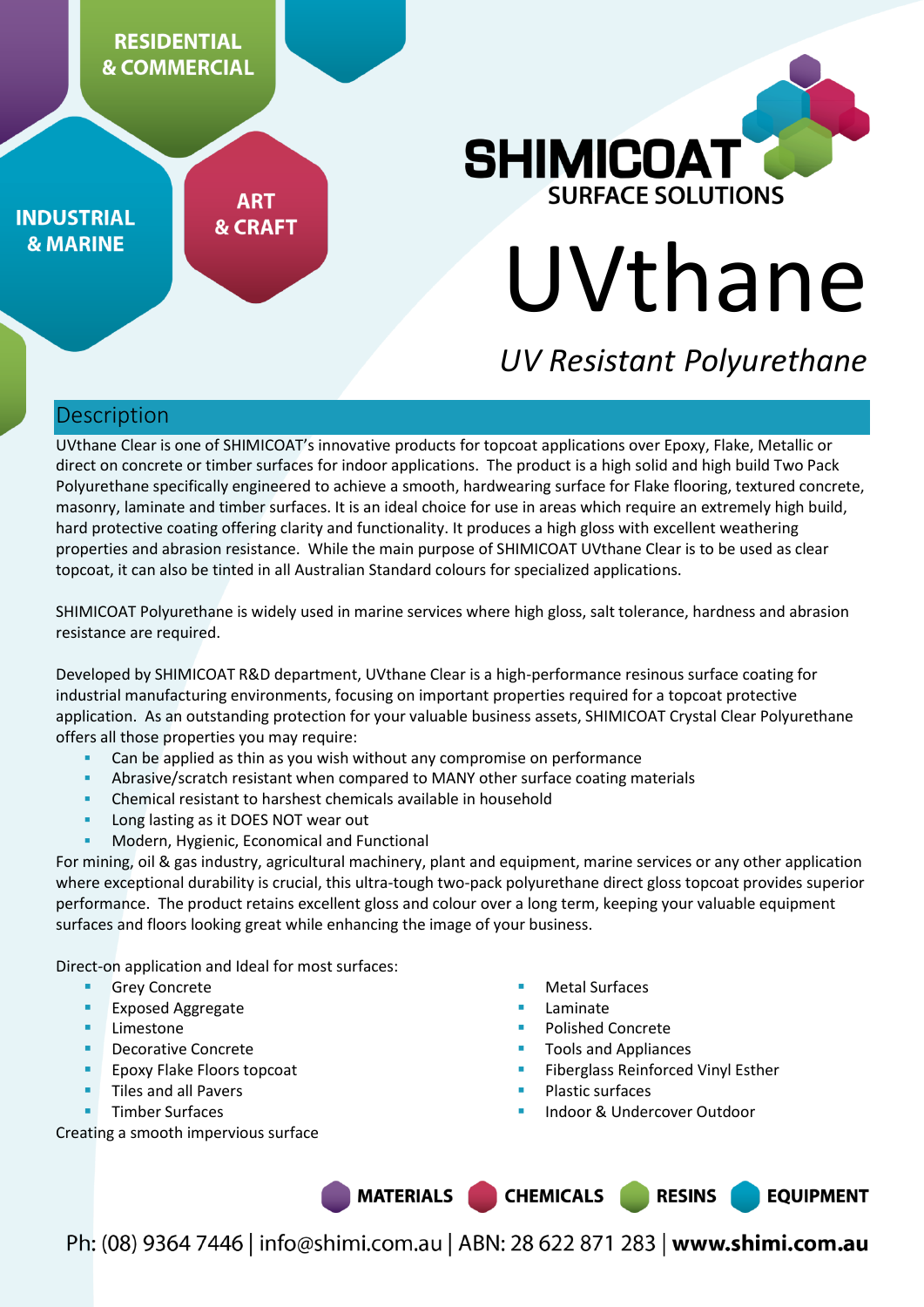

### Features

UVthane is in two parts A and B that you can open and use as you need and store the rest with shelf life of over 24 months. No matter how often you open the lid, it does not react with atmospheric moisture, so integrity of the product remains intact for its shelf-life, a few selected features of UVthane are:

- Easy Application:
	- o Rolled
	- o Brushed
	- o Squeegee
- Non-Hazardous Non-Dangerous Goods technology
- **Odorless**
- High solid, solvent-free, highly reactive twocomponent protective coating
- Water Clarity and high transparency
- Impervious finish surface
- Good weather resistance, friction resistance and compression resistance
- Hardwearing finish surface
- Bond well with good permeability into the substrate
- Excellent adhesion to substrates such as concrete, ceramic tiles, wood, metal and even glass surfaces
- Excellent waterproof and anticorrosive properties
- Ideally suitable for waterproofing repairs on concrete and tiles indoor
- Excellent mark and scuff resistance
- Excellent anti-graffiti coating
- Excellent resistance to oil and most household chemicals
- Excellent chemical resistance
- Excellent resistance to water
- Excellent resistance to alkalis and high pH conditions
- Ideal for Indoor and undercover Outdoor
- Ready-to-use formulation without any need for dilution
- Advanced polymer technology to penetrate deep with high build properties
- Protect against waterborne contaminates
- Protect against salt ion ingress
- Protect against efflorescence, biological growth
- Produces a hard, crystal-clear film
- Excellent resistance to weathering
- Long lasting and Durable
- Excellent adhesion
- Tintable in all Australian Standard Colours
- Forms a hard-wearing surface
- Very durable coating
- Good dry and through cure Easily Recoated
- Compatible with decorative and slip resistant coating materials

**EQUIPMENT** 

Economical

### Pack Size

Larger kit sizes are available for special orders.

| <b>NO</b>     | <b>Kit Size (Lt)</b> | <b>Mix Ratios</b>            |  |
|---------------|----------------------|------------------------------|--|
|               | 1.15Lt               | 3.6A:1B (0.9Lt A + 0.25Lt B) |  |
| $\mathcal{P}$ | 2.3 <sub>Lt</sub>    | 3.6A:1B (1.8Lt A + 0.5Lt B)  |  |
| 3             | 4.6Lt                | $3.6A:1B(3.6LtA + 1LtB)$     |  |
|               | 7Lt                  | 3.6A:1B (5.5Lt A + 1.5Lt B)  |  |
|               | 15Lt                 | 3.6A:1B (11.8Lt A + 3.2Lt B) |  |
|               | 231t                 | $3.6A:1B(18LtA + 5LtB)$      |  |

MATERIALS CHEMICALS RESINS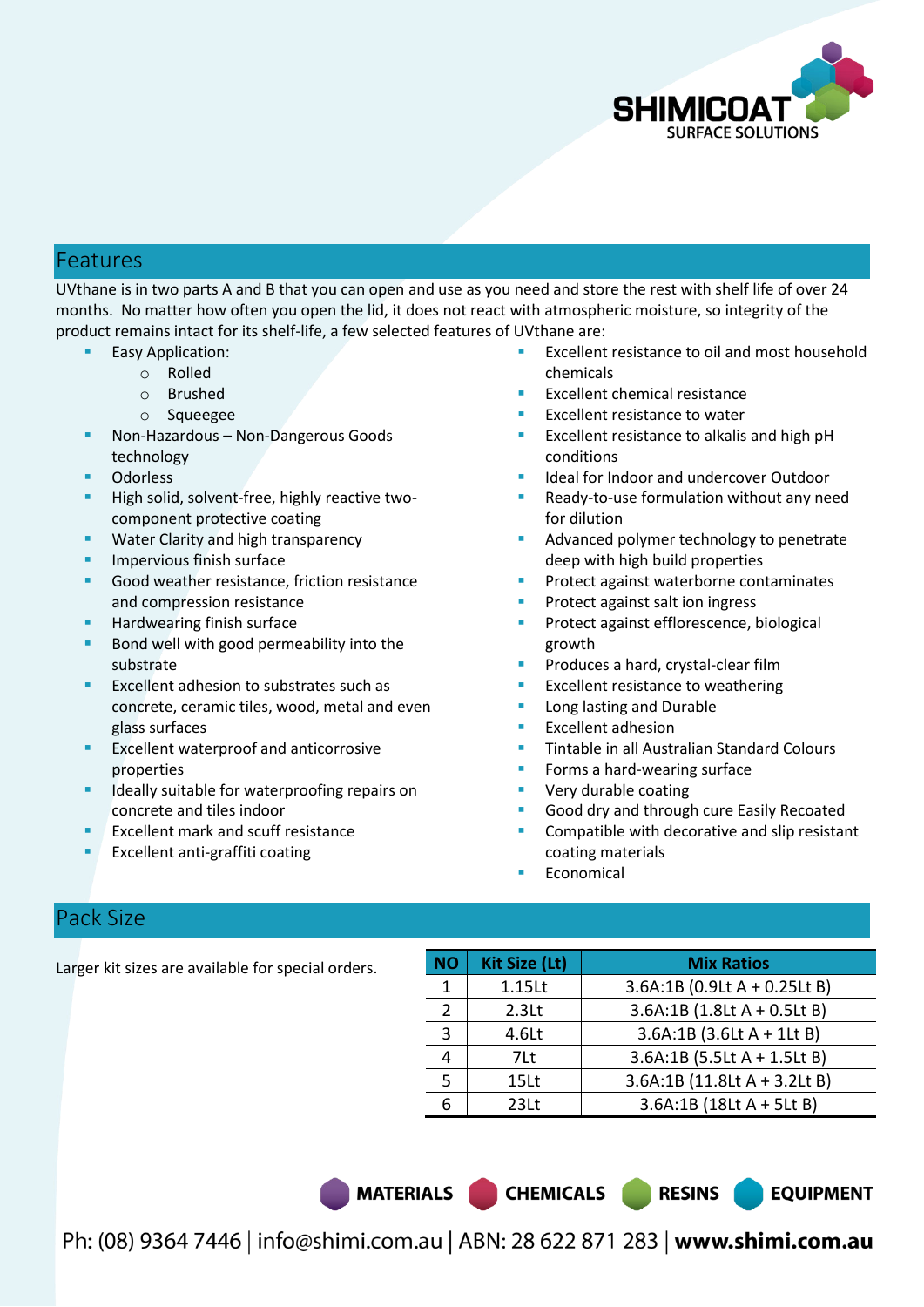

### Colour Chart

Crystal Clear Liquid A / Crystal Clear Liquid B

### Coverage

5-10sqm/Lt Per Coat - Recommended Two Coats

### Applications

Roller, Brush or Squeegee Ideal for Topcoat Indoor Applications

### Dry Time at 25°C

Touch Dry: 8 Hours (Depending on temperature, air flow and humidity) Recoat: 6-8 Hours or Over Night (at 25°C) Foot Traffic: 16 Hours Heavy Traffic: 48 Hours

### Clean Up

Clean-Up with Xylene, EpoDil or AcryDil

### Preparations

Clean and dry surface. Ensure surface to be coated is free of all dirt, grease, oil, paint, curing agents and other contaminants. Removal of Oil Contamination by degreaser and alkaline cleaning pressure wash Acid-wash to enhanced surface porosity and etch the surface. Ensure moisture free surface. Allow to completely dry, run Dry Test. Place a piece of plastic over a small area, tape the edges and leave for 1 hour. Remove plastic, if there is no moisture on either surface, concrete is sufficiently dry. Ideally, always consider surface grinding and removal of loose materials. Grinding is always advisable prior to application of all Shimicoat Epoxy products, to maximize adhesion. For further information, please refer to SHIMICOAT Instruction for "Surface Preparations".

### Specifications

# **Physical Properties:**

| <b>Mix Ratios</b>                       | 3.6A:1B (Volume) or 4A:1B (Weight)                |  |
|-----------------------------------------|---------------------------------------------------|--|
|                                         | For Example: 3.6Lt of A (4Kg) & 1Lt of B (1Kg)    |  |
| Appearance                              | Twin Pack Crystal Clear Low Viscosity liquid      |  |
| Solid Content (%)                       | >90% Polyurethane Polymer                         |  |
| <b>Relative Density (Water=1.00)</b>    | 1.1                                               |  |
| Pot Life (Min)                          | 30min (Once Mixed, Empty over the surface)        |  |
| <b>Thinning, Dilution Chemicals</b>     | Xylene, EpoDil or AcryDil - Up to 10% Vol         |  |
| Solubility                              | Miscible in Water - Soluble in Hydrocarbon Xylene |  |
| <b>Application Conditions (Temp °C)</b> | $10 - 30 °C$                                      |  |
| <b>Coverage Rate</b>                    | 5-10 sqm/L/Coat, Needs Two Coats                  |  |

### Epoxy *vs* Polyurethane

SHIMICOAT is the manufacturer and supplier of a wide range of Epoxy products for various applications and different desire togy for grad exacts. Effexias have three most important desirable grade desired in www.shimi.com.au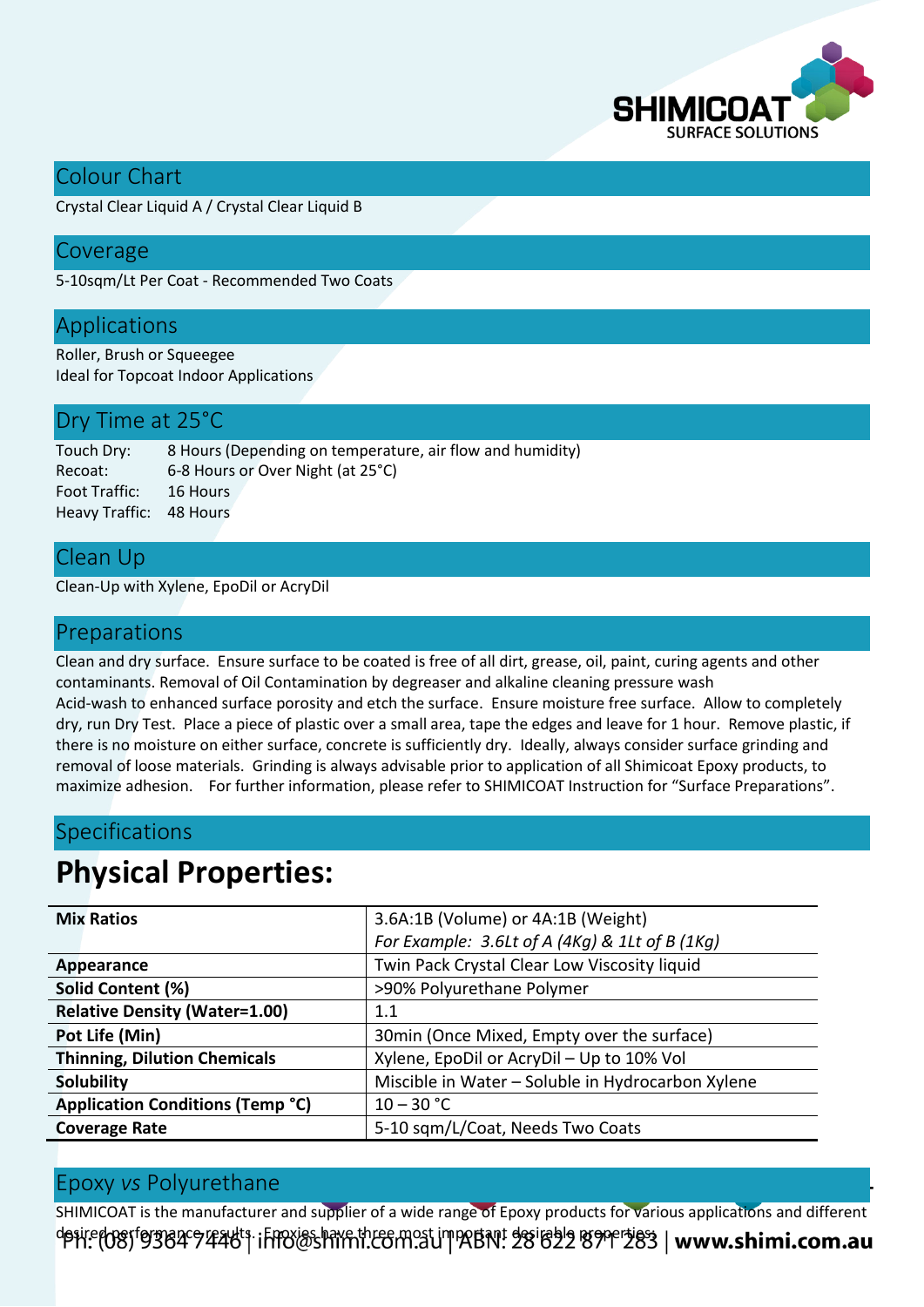

- **Super strong bonding to a well-prepared concrete surface**, creating a we the **based of the system of set** that will allow subsequent build and topcoats. A complete coating system is only as good SURFAGE is OLLOTED alle concrete substrate.
- *High Build Up/ High Thickness epoxy application of 10mm or more*, ideal for basecoat. High Build Up/ High Thickness epoxy application of 10mm or more by self-levelling allows the coating to chemically bond to the epoxy primer, and is thick enough to your desire to self-level and fill minor concrete blemishes and hairline cracks. Depending on the desired performance requirements and condition of the concrete, more build coat applications may be installed by PourOn method. Upon curing, the epoxy build-coats provide a hard, durable surface.
- *Easy Installation & High Performance upon curing*, the epoxy coats provide a hard, durable surface with good impact resistance
- *Resilient, impact resistant, somewhat flexible and hard:* Ideal for high traffic floor,
- *Cost Effective* when compared to many other industrial flooring solutions

The two major drawbacks with Epoxy products are:

- Sensitive to UV radiation of sunlight and they tend to amber or yellow over time, so non suitable for outside applications, under direct sun or UV radiation
- Epoxies are not as abrasion and chemical-resistant as polyurethanes, they are more susceptible to scratch and marks

| Coating             | Pros                                                             | Cons                       |
|---------------------|------------------------------------------------------------------|----------------------------|
| Epoxy               | Epoxy coatings can be applied in various degrees of thickness.   | Epoxy yellow when          |
|                     | Epoxy bonds extremely well to well-prepared concrete surface.    | exposed to direct sunlight |
|                     | Perfect as basecoat and old concrete resurfacing.                | UV radiation.              |
|                     | Epoxy can be applied as thick as you wish.                       |                            |
|                     | Ideally suitable for high impact and heavy machineries.          |                            |
| Polyurethane        | Polyurethane is more flexible than Epoxy.                        | More expensive than        |
| <b>UVthane PLUS</b> | Polyurethane has better abrasion resistant properties.           | Epoxy                      |
|                     | Polyurethane is an ideal choice for topcoat applications.        |                            |
|                     | A polyurethane floor coating is UV stable and more UV resistant. |                            |

SHIMICOAT recommend Epoxy applications for basecoat and those areas out of direct sunlight and Crystal Clear UVRes for all topcoat applications.

### Direction

SHIMICOAT Polyurethane can be applied directly on surface or over other epoxy and decorative materials such a<br>CHEMICALS RESINS EQUI Quartz, Flakes or Glitters.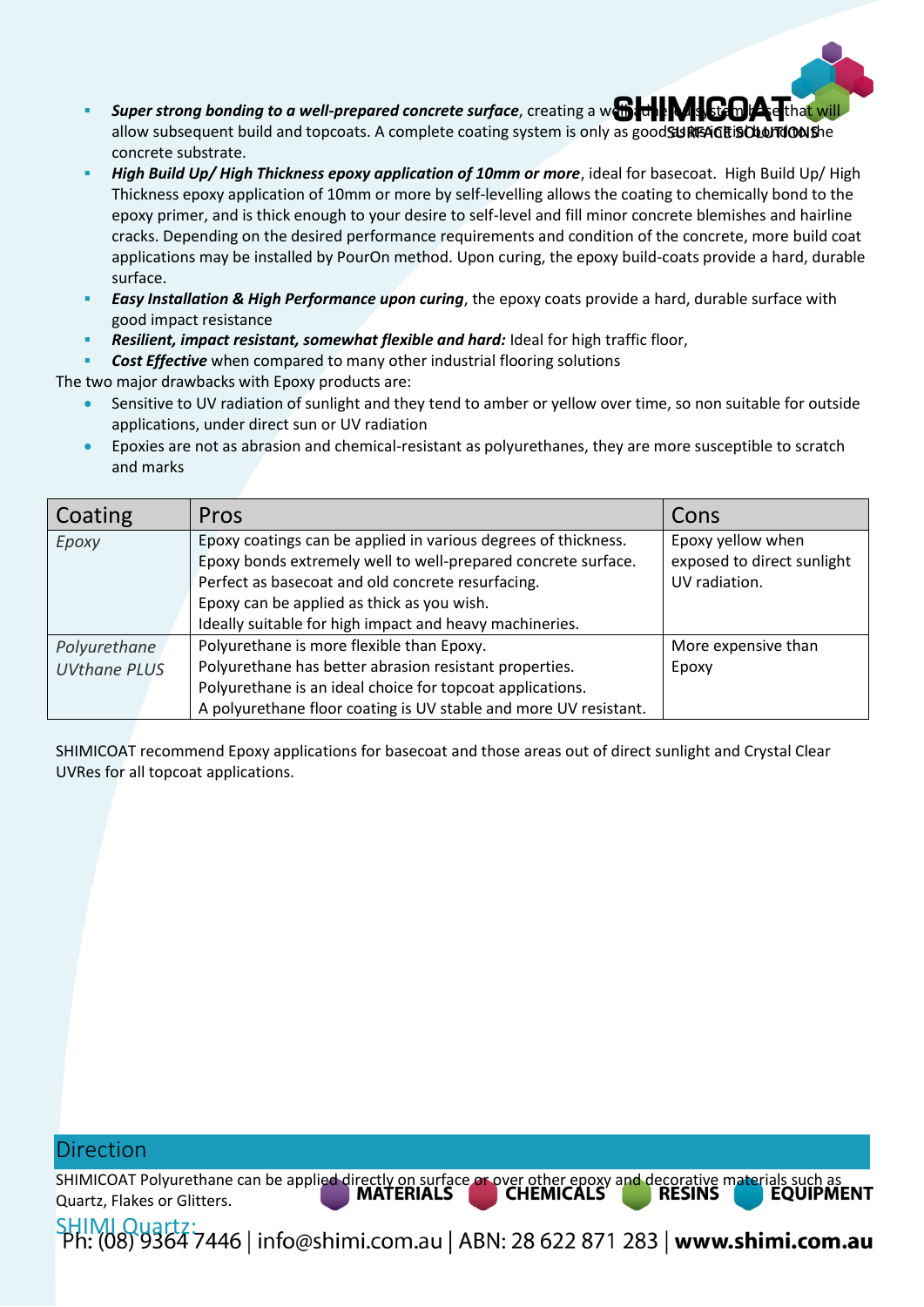Remove excessive Quartz, cleanup, vacuum, broom or blow out loose Quartz. Ensure the floor has been uniformly prepared and all lose materials vacuumed or removed from the surface.



**EQUIPMENT** 

Apply using a suitable roller or spread with a squeegee then level by back-rolling in both Criss-Cross directions. One coat of SHIMICOAT Crystal Clear Polyurethane (UVthane or UVthane PLUS) is enough for topcoat and two coats are ideal.

The second coat must be applied within 16 hours of the 1st coat being applied. Sanding may be required, if there is a between-coat interval gap of over 72hours.

### Flake Flooring:

Ensure flaked floor has been uniformly scraped and all lose flakes vacuumed or removed from the surface. Apply using a suitable roller or spread with a squeegee then level by back-rolling in both Criss-Cross directions. One coat of SHIMICOAT Crystal Clear Polyurethane (UVthane or UVthane PLUS) is enough for topcoat and two coats are ideal. The second coat must be applied within 16 hours of the 1st coat being applied. Sanding may be required, if there is a between-coat interval gap of over 72hours.

### Direct on Concrete:

Over new concrete, ensure concrete is sufficiently cured (recommended minimum 28 days), with moisture content of less than 5%. Skim grinding of the surface may be required to remove surface materials such as concrete sealer, paint, algae, mildew, mould, oil, grease and loosely bonded concrete. If grinding is unavailable, we recommend acid wash followed by pressure cleaning. Allow to thoroughly dry before coating.

Please refer to the following SHIMICOAT Procedures for further details:

- Surface Preparation Procedure
- Concrete Moisture Test
- Concrete Acid Wash

### Application:

- Calculate coverage rate of 5-7m² per litre depending on film build.
- Pot Life of the product is 45 minutes depending on the temperature, get it out of the pol within 30min.
- Blend enough that you can comfortably apply, not too much, not too little. We recommend 2.5Lt (one person) or 5Lt Max for two people applying.
- By weight or volume, Add 1 part of Part A into 4 parts of Part B.
- Mix with slow RPM mixer or stick for 2-3 minutes gently and uniformly, in both directions. DO NOT introduce air into the product, avoid aggressive mixing.
- Use Neat. Only if necessary, dilute by adding up to 5% AcryDil, EpoDil or Xylene into the mix to make it easier to roll out and apply to the surface. Example of such situation is, during winter when temperature is closer to 10°C and resin is viscous or if you wish to thin it down during first application and allowing deeper penetration.
- Mix well and commence application using brush, roller or squeegee.